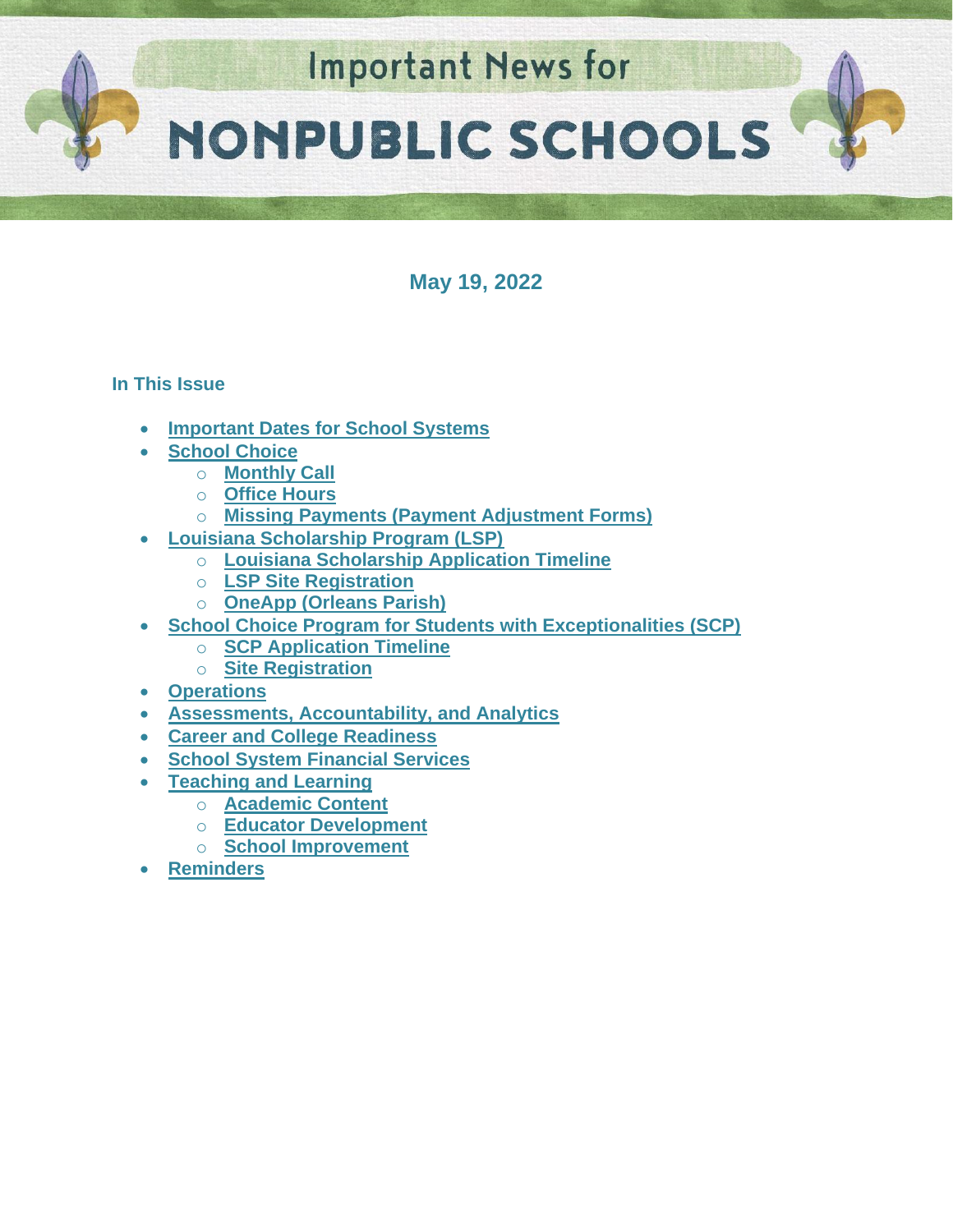# <span id="page-1-0"></span>**Important Dates for School Systems**

| <b>Office Hours</b>                                                                                                                                              |                      |  |  |  |
|------------------------------------------------------------------------------------------------------------------------------------------------------------------|----------------------|--|--|--|
| <b>Office Hours Title</b>                                                                                                                                        | <b>Zoom Link</b>     |  |  |  |
| P-EBT Data Managers Office Hours                                                                                                                                 | May 24 at 10 a.m.    |  |  |  |
| Early Childhood Lead Agencies Office Hours                                                                                                                       | May 24 at 3 p.m.     |  |  |  |
| <b>Assessment and Accountability Office Hours</b>                                                                                                                | May 24 at 3:45 p.m.  |  |  |  |
| <b>Monthly Calls*</b>                                                                                                                                            |                      |  |  |  |
| <b>Monthly Call Title</b>                                                                                                                                        | <b>Zoom Link</b>     |  |  |  |
| <b>Education Technology Monthly Call</b>                                                                                                                         | May 26 at 9 a.m.     |  |  |  |
| <b>Nutrition Support Monthly Call</b>                                                                                                                            | June 7 at 1 p.m.     |  |  |  |
| Data Coordinator Monthly Call                                                                                                                                    | June 9 at 1 p.m.     |  |  |  |
| <b>Nonpublic Monthly Call</b>                                                                                                                                    | June 15 at 2 p.m.    |  |  |  |
| Legislative and Policy Support Monthly Call                                                                                                                      | June 20 at 10 a.m.   |  |  |  |
| Assessment and Accountability Monthly Call                                                                                                                       | June 21 at 3:45 p.m. |  |  |  |
| *Monthly call presentations are available in the School Improvement Library. View the School System Support<br>Calendar to access a complete schedule of events. |                      |  |  |  |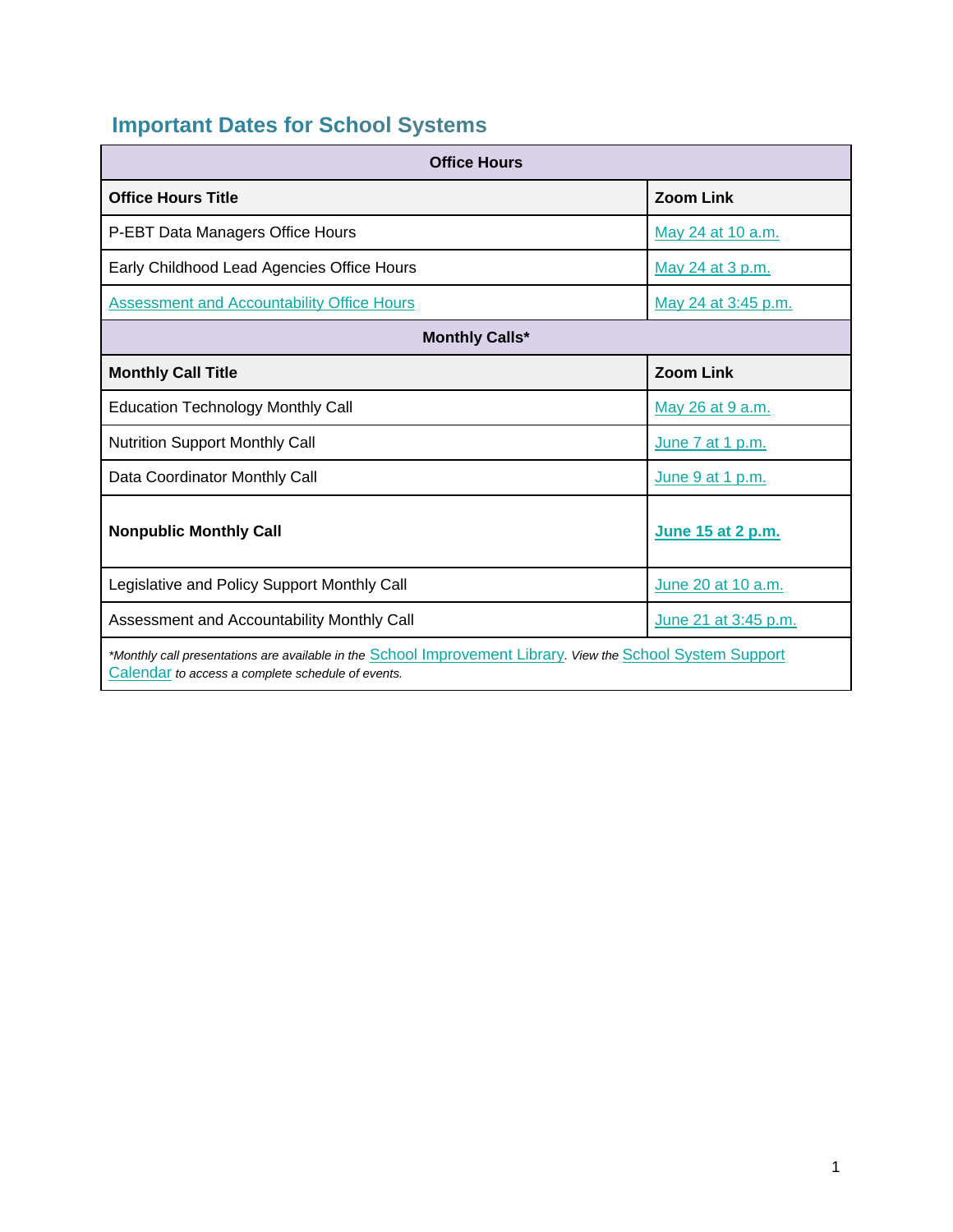## **School Choice**

## <span id="page-2-0"></span>**Monthly Call**

The monthly Nonpublic call was held yesterday, May 18th. If you missed May's call, a copy of the presentation can be found [here](https://louisianabelieves.com/docs/default-source/district-support/nonpublic-monthly-call-may-2022.pdf)

- The next monthly meeting will be held on **Wednesday, June 15th at 2pm.**
- You can join the monthly calls using [this link:](https://ldoe.zoom.us/j/95207641144?pwd=SDJib051bkVEemM3SzExcXRTUEJRUT09) <https://ldoe.zoom.us/j/95207641144?pwd=SDJib051bkVEemM3SzExcXRTUEJRUT09>

## <span id="page-2-1"></span>**Office Hours**

The Office of School Choice-Nonpublic Schools Team will be offering a new service called [Office Hours.](https://www.picktime.com/LDEnonpublicschools) We are offering office hours to provide one-on-one assistance regarding any questions you may have.

Office hours will be offered each week for **school administrators and other school system employees.** Office hours will be held Tuesdays and Thursdays from 10:30 a.m. to 11:30 a.m.

You can book your Office Hours call using this [link:](https://www.picktime.com/LDEnonpublicschools) <https://www.picktime.com/LDEnonpublicschools>

In order to make sure that every school gets an opportunity to schedule a call, each call will be limited to 15 minutes. When booking your call, you must include a description of what you'd like to discuss during the call in the "booking notes" section of the form. This will ensure that our staff is prepared ahead of the call and can effectively use the time to address your concerns.

PLEASE NOTE: If you miss your scheduled time, you will need to book a new appointment time. If you have any questions about Office Hours, please reach out to us at studentscholarships@la.gov for assistance.

#### *This service is not available to families. Families with questions should submit them to*  **studentscholarships@la.gov**

### <span id="page-2-2"></span>**Missing Payments (Payment Adjustment Forms)**

If you are missing any payments for a student(s) for the 2021-22 school year, you will need to submit a payment adjustment form to receive the missing payment.

- Schools that have already submitted payment adjustment forms do not need to resubmit.
- If you need a copy of the payment adjustment form, please email studentscholarships@la.gov to request the appropriate form.
- **All payment adjustment forms for Quarters 1 - 4 are due by May 31, 2022 for Louisiana Scholarship Program and School Choice Program.**
	- **No forms will be accepted after 5:00pm on May 31st.**

Please submit all completed forms with the appropriate documentation to studentscholarships@la.gov.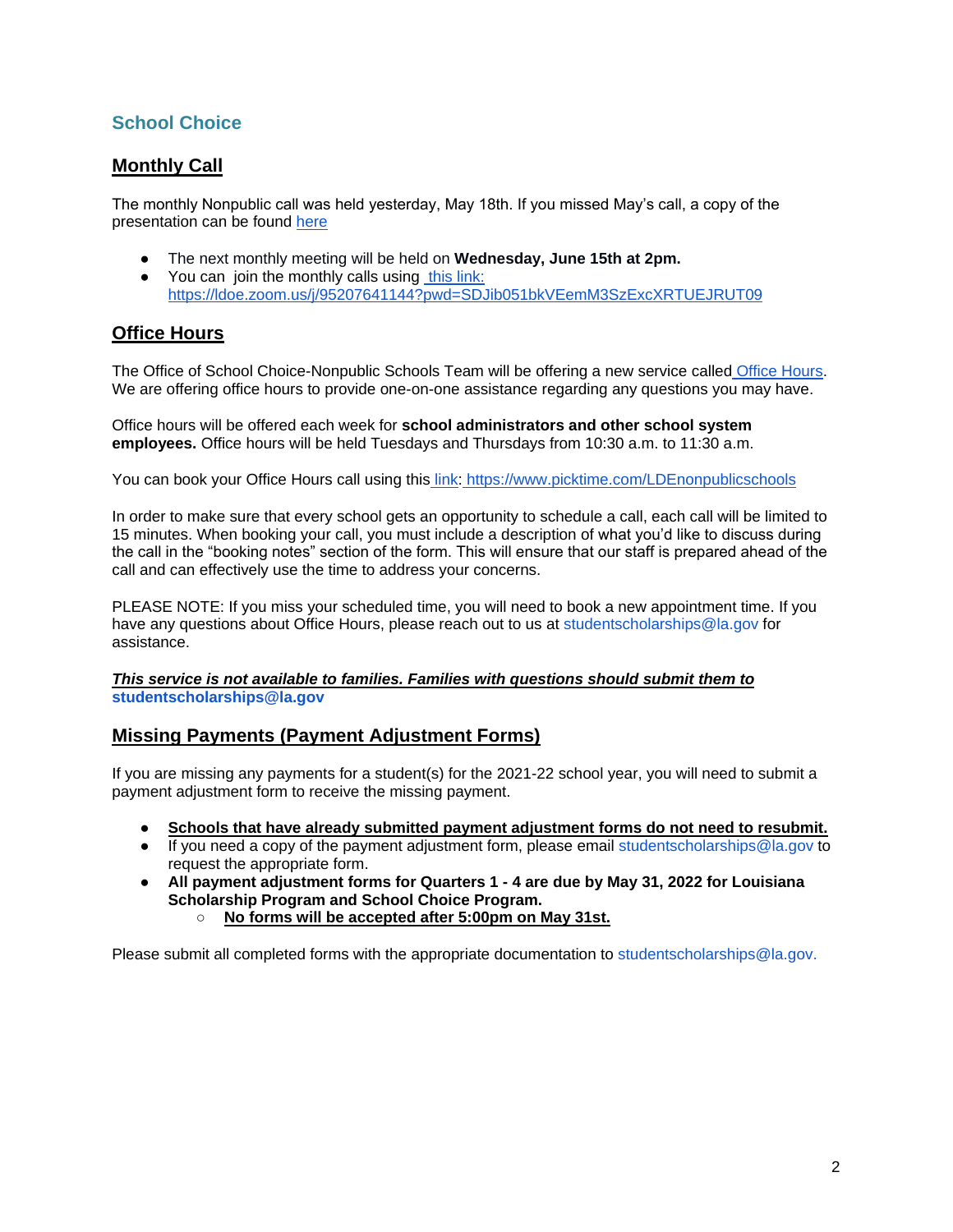## **Louisiana Scholarship Program (LSP)**

## <span id="page-3-0"></span>**Louisiana Scholarship Application Timeline**

| <b>PROCESS</b>                                  | <b>DEADLINE</b> |  |
|-------------------------------------------------|-----------------|--|
| Site Registration for 2022-23                   | $4/25 - 5/20$   |  |
| Roster Registration Verification due in the FTP | 5/27 at 5pm     |  |
| <b>Transfer Window Opens</b>                    | 6/15            |  |
| <b>Transfer Window Closes</b>                   | 7/18            |  |

*\*All dates are tentative, please review future issues of the Nonpublic newsletter for all updates.*

## <span id="page-3-1"></span>**LSP Site Registration**

Site Registration for the 2022-23 Louisiana Scholarship Program ends on May 20<sup>th</sup>. Please see the reminders below regarding site registration:

- Site Registration Roster File is due **May 27th at 5pm**
- **Transfer Window opens June 15th**
	- Scholarship students who wish to transfer from one participating Scholarship school to another participating before the start of the 2022-23 the school year must accept the scholarship at the original awarded school.
	- Families are required to submit a Summer Transfer Request form to the Department signed by both the parent/guardian and a representative of the receiving school.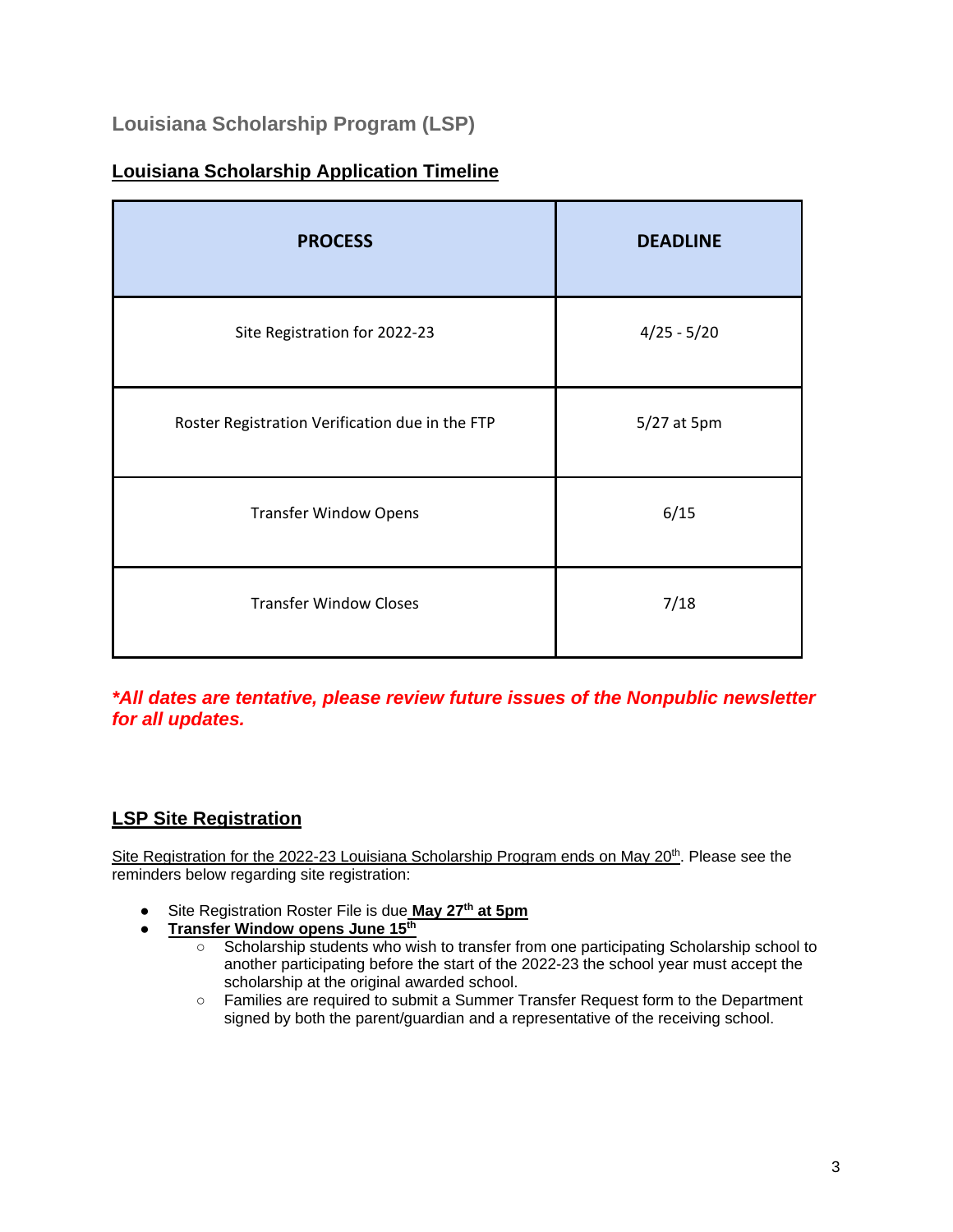#### ● **Declined Awards**

- Scholarship students who no longer wish to participate in the scholarship program for the 2022-23 the school year must complete a declined award form.
- **This form is NOT to be used for families requesting a transfer.**
	- Declined awards must be submitted to our office no later than **May 20th**.
		- Once a family declines the award, they will no longer be eligible to receive a scholarship for the remainder of the 2022-23 school year.
		- Once the award has been removed for the 2022-23 school year, it cannot be **reinstated.**
- **For more information on the site registration process, please refer to the slides from the school informational webinar which can be found [here.](https://www.louisianabelieves.com/docs/default-source/district-support/school-information-webinar---lsp-registration-process-4-11-22.pdf)**

If you have any issues or questions about the site registration, please contact our office via email at studentscholarships@la.gov for assistance.

## <span id="page-4-0"></span>**OneApp (Orleans Parish)**

The K-12 Louisiana Scholarship Program rosters will **no longer be available** in Salesforce as of the end of **June 2022**, as the LDE switches to a new scholarship lottery system.

● Please note: All Prek-4 rosters will still be available in Salesforce after this date.

## **School Choice Program for Students with Exceptionalities (SCP)**

| <b>PROCESS</b>                                                                         | <b>DEADLINE</b> |
|----------------------------------------------------------------------------------------|-----------------|
| Site Registration for 2022-23                                                          | $5/9 - 5/27$    |
| Roster Registration Verification due in the FTP (to include<br>social security number) | 5/31 at 5pm     |

### <span id="page-4-1"></span>**SCP Application Timeline**

*\*All dates are tentative, please review future issues of the Nonpublic newsletter for all updates.*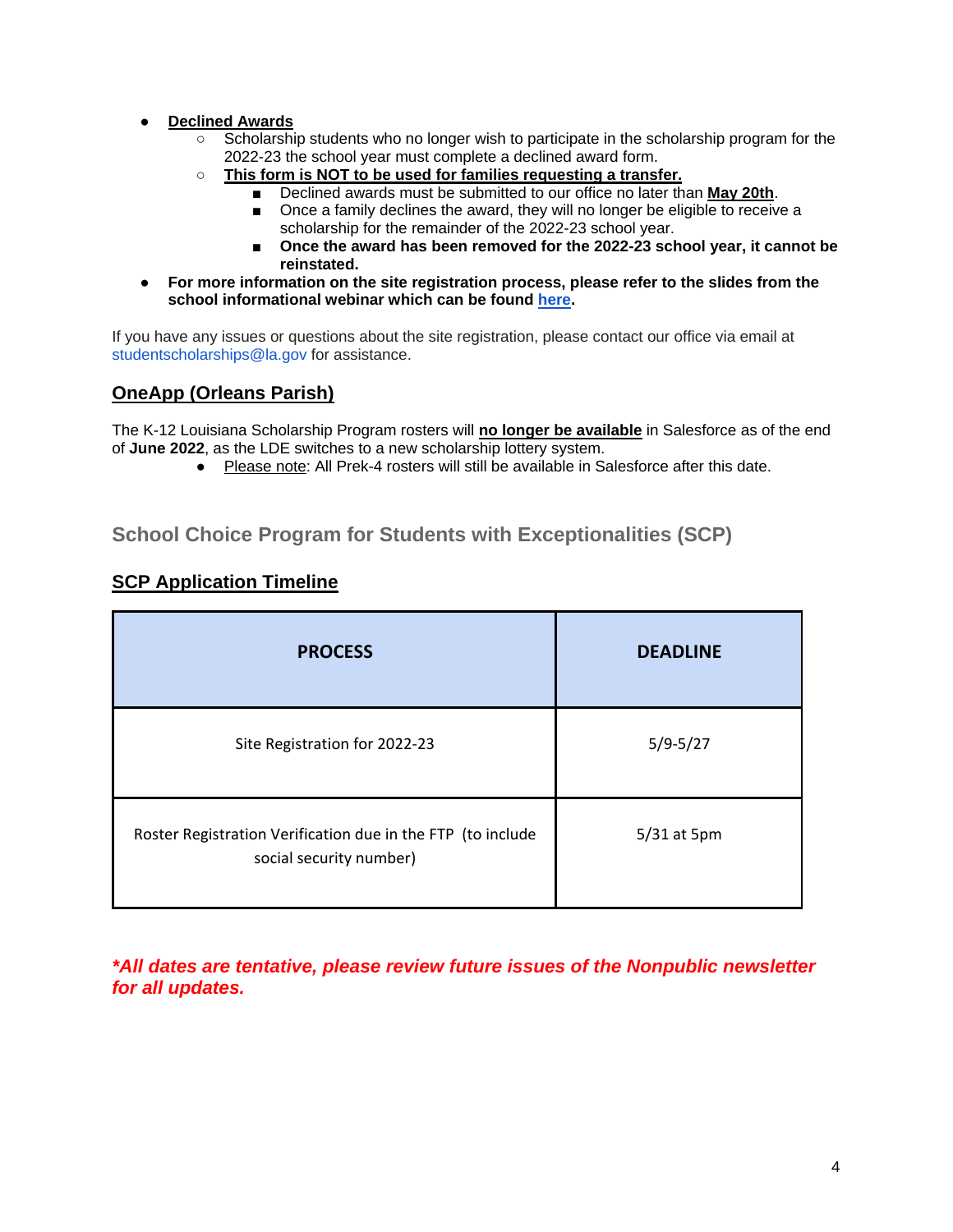## <span id="page-5-0"></span>**Site Registration**

Site Registration for the 2022-23 School Choice program began on May 9th.

#### **All families must be registered at your school by May 27th to accept the scholarship. If a family has not completed registration by May 27th, please indicate in the last column that registration was not completed.**

- Please login to the FTP to view your final roster for the 2022-23 school year. You can access your FTP folder using this link: <https://sftp.doe.louisiana.gov/thinclient/Login.aspx?alert=timeout>
- To login to the FTP please enter your username and password.
	- Username: [insert your sitecode]@nonpublic
	- Enter your password for the FTP*(this is password that you should have set yourself)*
- Click on the folder labeled "2022-23 SCP" to access your roster for the upcoming year
- The roster will be labeled as follows: schoolcode\_Final Roster\_22-23
- **All verified final rosters are due on the FTP by May 31st at 5pm.**
- Please enter the student's SSN in the column labeled on the roster.
- If a family has not completed registration by May 27th, please indicate in the last column that registration was not completed.
- If a family wishes to decline the award, please indicate that by putting a note in the last column.
- If you need to make any changes to the student information, please indicate the changes needed in the last column.

#### **Please place your verified final roster in the "2022-23 SCP" folder on the FTP.**

If you have any issues or questions about the site registration, please contact our office via email at studentscholarships@la.gov for assistance.

## **Operations**

#### **2021 – 22 High Cost Services Round 1 Grant Allocations Visible in eGMS Please share with IDEA Directors, Federal Program Directors and Business Managers**.

High Cost Services (HCS) Round 1 allocations are now visible in eGMS. School systems with an approved application can now create a budget by creating an amendment in the HCS Round 1 application in eGMS. School systems must create this amendment to include all students for whom an allocation was received. Budget amendments will be reviewed for eligibility and allowability as they are submitted.

#### **Please note that MFP/state funds included in this allocation will expire and no longer be available as of June 30. Additionally, all claims are due and must be submitted in eGMS by July 15.**

Please contact [ldoe.grantshelpdesk@la.gov](mailto:ldoe.grantshelpdesk@la.gov) with questions.

## <span id="page-5-1"></span>**Assessments, Accountability and Analytics**

#### **LEAP 2025**

**Please share this information with district test coordinators and school leaders.**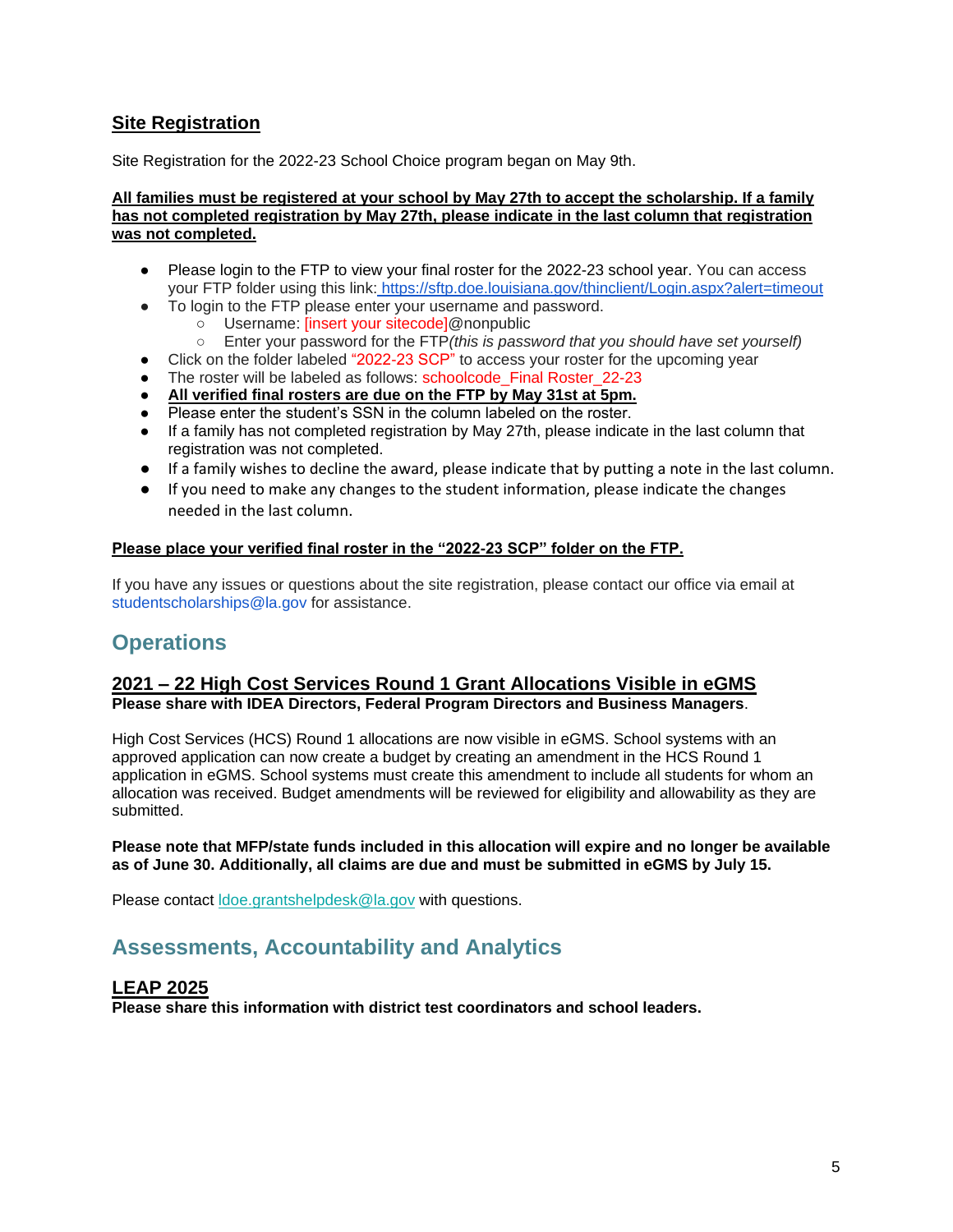- May 13: End of high school testing window; all scores released in DRC INSIGHT. Please make sure that accountability codes have been applied to initial testers and students on third year assessment cohort if there is appropriate documentation to support the code.
- $\bullet$  May 25: Last day to test grades 3-8; all irregularities and voids due to [assessment@la.gov,](mailto:assessment@la.gov) Please make sure that all students who did not test have an accountability code applied to all subjects missed if there is appropriate documentation to support the code.
- Accountability Coding:
	- Code 97 may only be used to excuse testing if the code was also used to exit the student in EdLink. This code is routinely audited.
	- There is no code for parental opt-out. Please do not apply any code on the list.
- June 9: Last day to request rescoring for LEAP 2025 high school assessments
	- See Test Coordinator Manual pages 19-20 for eligible students and form.
	- All students tested as grade 12 have been automatically rescored.
- Late July: LEAP 2025 grades 3-8 released.

Please contact [assessment@la.gov](mailto:assessment@la.gov) with questions related to LEAP 2025.

## **ELPT**

#### **Please share this information with district test coordinators and system leaders.**

- May 16: ELPT scores were released in the TIDE portal.
- Students are identified as proficient if they score 4 or 5 on all domains.
- No student should be exited from EL status unless they score proficient. This includes students with disabilities. In 2022-2023, some students will be eligible for ELPT Connect, an assessment for students with significant cognitive disabilities, so there is no longer justification for exiting students early.

Please contact [assessment@la.gov](mailto:assessment@la.gov) with questions.

### **Louisiana Assessment Literacy Initiative**

#### **Please share this announcement with school system leaders and school leaders.**

The LDOE, in partnership with the Center for Assessment, launched the Assessment Literacy Initiative in the 2021–2022 school year. The goal of the Initiative is to cultivate assessment literacy among Louisiana educators in order to improve student learning.

The LDOE is expanding the Initiative for the 2022–2023 school year and will partner with up to 20 teams of educators from across the state. Each team will include one school system leader, one school leader, and two teachers (one ELA and one social studies). Teams will participate in a series of professional learning modules throughout the year that will consist of six three-hour virtual sessions, with independent practic[e](https://docs.google.com/forms/d/e/1FAIpQLSc8wPVFqk3Qb062CCda0bGbANSellkZSzrizltgLqMdvPPreQ/viewform?usp=sf_link) activities between sessions. To apply, school leaders should complete the [interest survey](https://docs.google.com/forms/d/e/1FAIpQLSc8wPVFqk3Qb062CCda0bGbANSellkZSzrizltgLqMdvPPreQ/viewform?usp=sf_link) by **June 30, 2022**.

To learn more, attend the session Assessment Literacy: Transforming Assessment Conversations at the Teacher Leader Summit, where participants from the first year of the Louisiana's Assessment Literacy Initiative will share what they learned and how it affected assessment practices.

Please contact [assessment@la.gov](mailto:assessment@la.gov) with questions.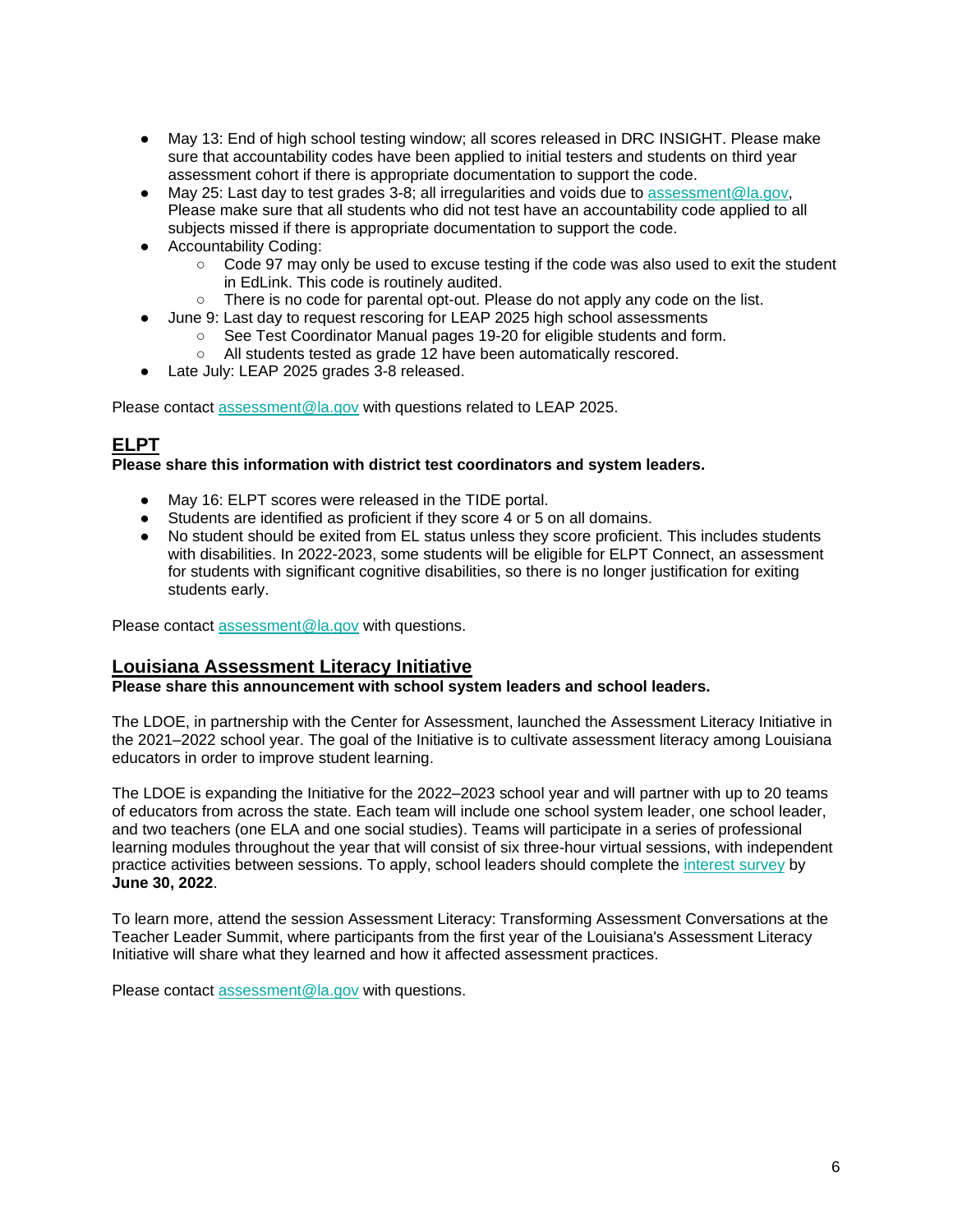## <span id="page-7-0"></span>**Career and College Readiness**

### **2022-2023 Pupil Progression Plan Webinar**

**Please share with school system administrators.**

The Pupil Progression Plan (PPP) is the comprehensive plan developed and adopted by each school system, based on student performance. The plan also addresses student placement, promotion, retention, and specific policy decisions of the school system.

The Department will hold this webinar to address the submission of the 2022-2023 PPP. Prior to the meeting, all PPP templates and guidance will be posted in the School Policy library.

- **Webinar Date and Time**: May 24 at 9 a.m.
- **Webinar Link**: [https://ldoe.zoom.us/j/92424782178](https://ldoe.zoom.us/j/92424782178?pwd=M281V1ZXdElaTHNUcnRtaWxBbE5WZz09)
- **Webinar Phone Number**: 312-626-6799
- **Meeting ID**: 924 2478 2178

Please contact [ppp@la.gov](mailto:ppp@la.gov) with questions.

## <span id="page-7-1"></span>**School System Financial Services**

## **FY 2021-2022 Nonpublic Textbooks Allocation**

#### **Please share with Business Managers and Finance Officials.**

DEADLINE REMINDER: Public school systems should support nonpublic schools in their area via the Nonpublic Textbooks Allocation made available to purchase books and educational materials on behalf of the nonpublic schools. The FY 2021-2022 Nonpublic Textbooks Allocation is available to each school system in the Department's electronic grants management system (eGMS). Orders for textbooks, etc. must be delivered to (and received by) the eligible nonpublic school during the period of July 1, 2021 to June 30, 2022, in order to be eligible for reimbursement. Reimbursement requests must be submitted to [Textbook Allocation Guidelines.](https://www.louisianabelieves.com/docs/default-source/links-for-newsletters/fy2021-22-nonpublic-textbook-allocation-guidelines-for-leas.pdf)

The LDOE no later than July 15, 2022.

Additional information is available in th[e](https://www.louisianabelieves.com/docs/default-source/links-for-newsletters/fy2021-22-nonpublic-textbook-allocation-guidelines-for-leas.pdf) [FY 2021-2022 Nonpublic Textbook Administration Program](https://www.louisianabelieves.com/docs/default-source/links-for-newsletters/fy2021-22-nonpublic-textbook-allocation-guidelines-for-leas.pdf)  [Reimbursements.](https://www.louisianabelieves.com/docs/default-source/links-for-newsletters/fy2021-22-nonpublic-textbook-allocation-guidelines-for-leas.pdf)

<span id="page-7-2"></span>Please contact [nonpublicfinancehelpdesk@la.gov](mailto:nonpublicfinancehelpdesk@la.gov) with questions.

## **Teaching and Learning**

## **Academic Content**

## **Instructional Support: Instructional Material Reviews**

**Please share with content supervisors and administrators.** 

The Department conducts ongoing reviews of instructional materials to support school systems in adopting curricula in all core subjects. Newly rated Tier 1 materials are listed below. All tiered reviews can be found on the [Annotated Reviews](http://www.louisianabelieves.com/academics/ONLINE-INSTRUCTIONAL-MATERIALS-REVIEWS/curricular-resources-annotated-reviews) webpage.The status of all instructional materials submissions can be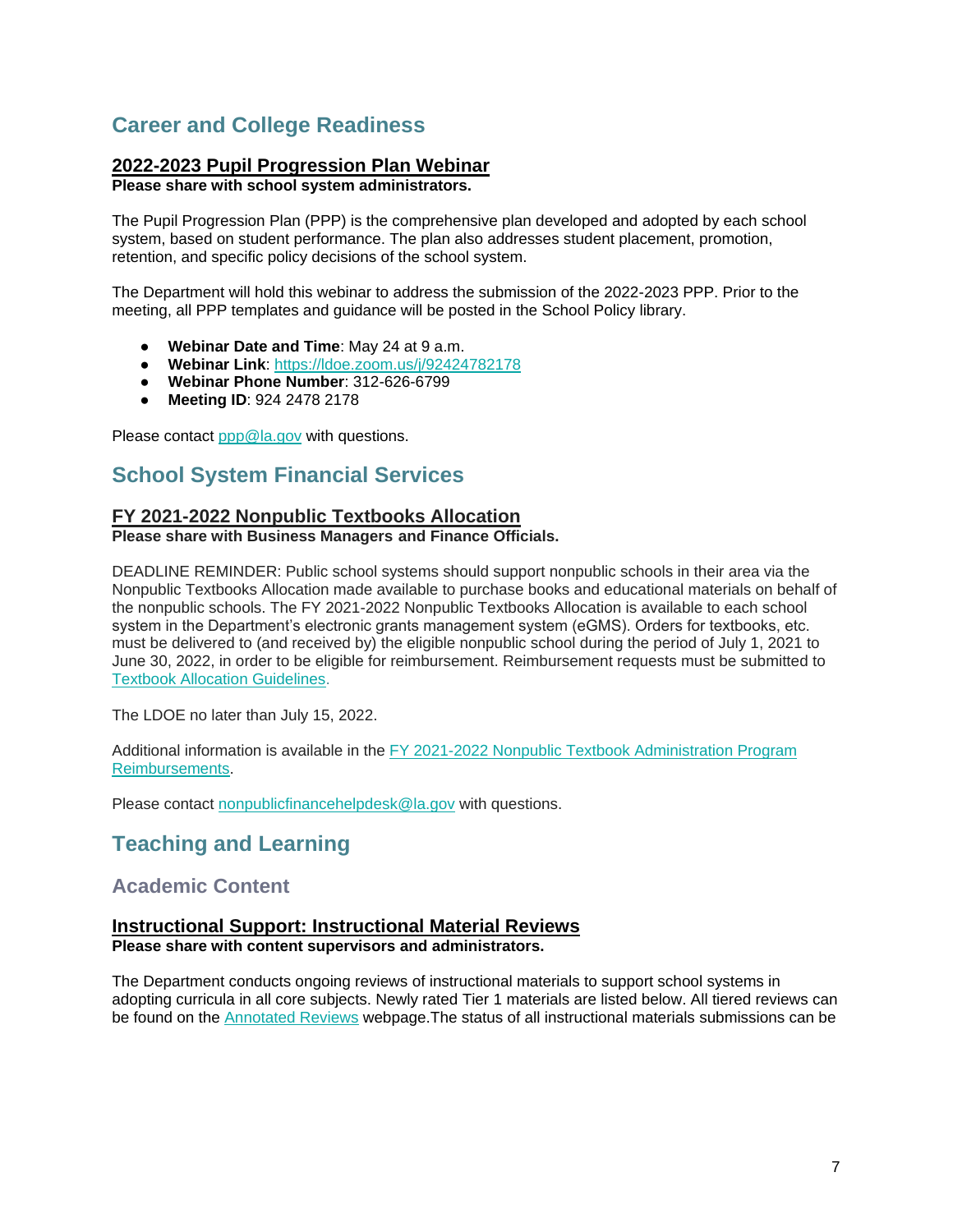found in the [Weekly Report.](https://www.louisianabelieves.com/docs/default-source/curricular-resources/online-instructional-materials-reviews.pdf?sfvrsn=a26b841f_654)

| <b>Publisher</b>  | <b>Title and Grade Levels</b>      |      | Core Subject Tiered Rating |
|-------------------|------------------------------------|------|----------------------------|
| Achievement First | Achievement First Math, Grades K-4 | Math | Tier 1                     |

Please contact [louisianacurriculumreview@la.gov](mailto:LouisianaCurriculumReview@la.gov) with questions.

## **Educator Development**

#### **Principal's Newsletter Appreciation Please share with principals and principal supervisors.**

The Department's monthl[y Principal's Newsletter](https://www.louisianabelieves.com/newsroom/newsletters) is designed to celebrate and inform building-level leaders around pertinent topics in school leadership. This month's Principal's Newsletter will be released on **May 26**. If you have a building-level leader who you would like to recognize, take a minute to send a shout-out of appreciation using this [survey link](https://forms.gle/azgHb6Tk9vLD4V5t8) by **May 20**. This note of appreciation will be included in our May Principal Newsletter.

Please contact [brandy.branigan@la.gov](mailto:brandy.branigan@la.gov) for more information.

## **Recruitment, Recovery, and Retention Teacher Survey**

**Please share with school system leaders, principals, and teachers.**

The Department in conjunction with the Region 14 Comprehensive Center, an outside organization that is a partner with the LDOE in improving education in our state, is providing the opportunity for teachers to describe their experiences and perceptions as well as offer suggestions on issues related to teacher recruitment, recovery, and retention.

**Teachers** are asked to complete this short [survey](https://survey.alchemer.com/s3/6839519/Region-14-CC-Teacher-Recruitment-Retention-and-Recovery-Survey) by **June 10.**

Please contact [louisianaleaders@la.gov](mailto:louisianaleaders@la.gov) with questions.

## **Recruitment and Retention Funding Strategies**

#### **Please share with school system leaders.**

As school systems continue to use ESSER funds to address recruitment and retention issues, the [Achieve! Planning Guide for School Systems](https://www.louisianabelieves.com/docs/default-source/operations/achieve!-planning-guidance.pdf?sfvrsn=25d36718_24) shares several links to reference guidance on spending. As systems are planning for summer learning activities, please note that planning and implementing activities related to summer learning is an allowable expense using ESSER funds. Listed below are links school systems can reference for guidance on spending.

- **[Achieve Compensation Guidance](https://www.louisianabelieves.com/docs/default-source/achieve/achieve!-compensation-guidance.pdf?sfvrsn=d4ce6718_8)**
- [Achieve Allowable](https://www.louisianabelieves.com/docs/default-source/operations/achieve!-allowable-uses-(esser-ii-funds).pdf?sfvrsn=ecd36718_14) Uses
- Achieve ESSER II & III Funding Allowability and Cost Guidance Crosswalk
- **[Additional Staff](https://www.louisianabelieves.com/docs/default-source/achieve/achieve!-hiring-investment-examples.pdf?sfvrsn=60fb6718_2)**

Please contact [brandy.branigan@la.gov](mailto:brandy.branigan@la.gov) with recruitment and retention questions, and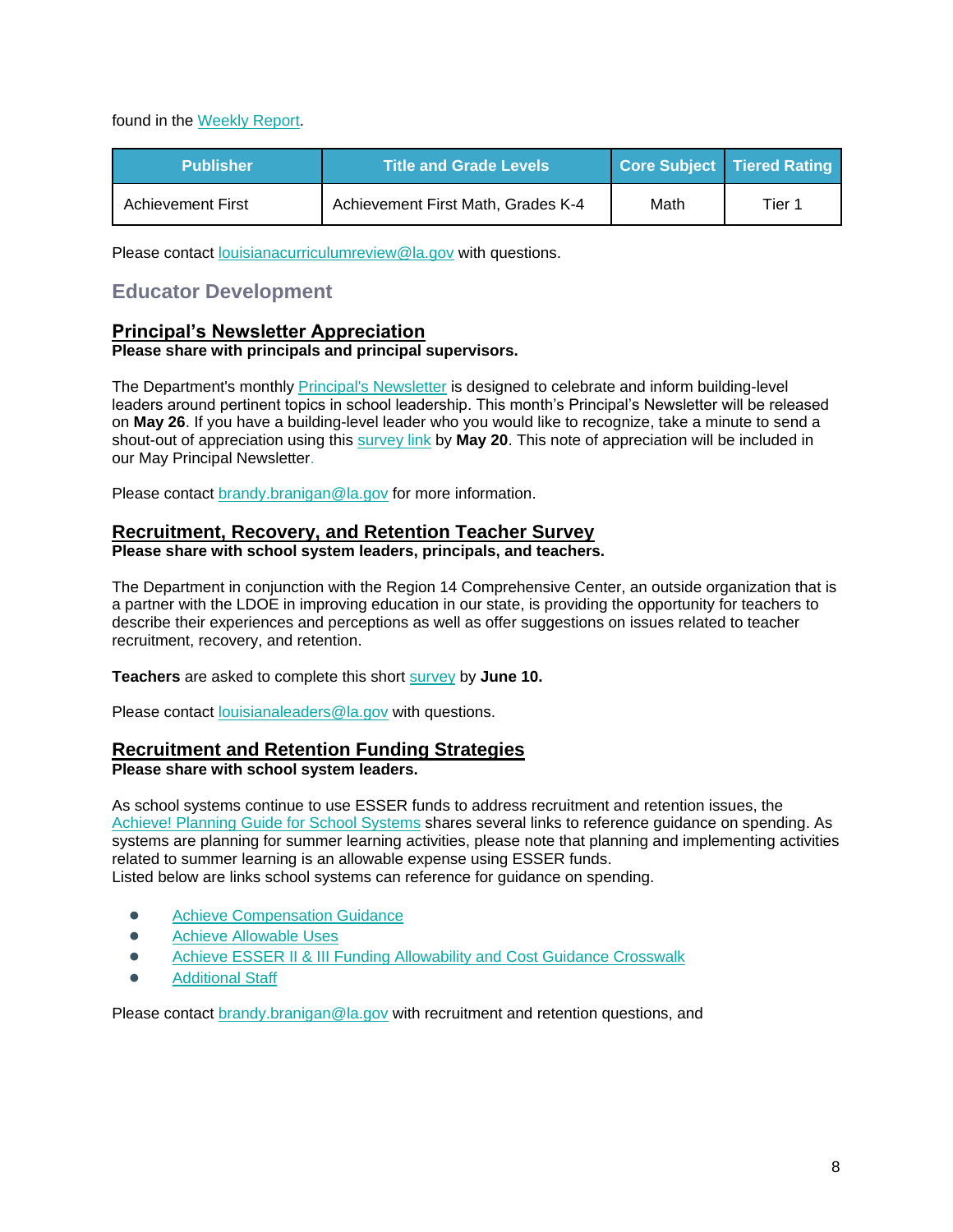#### [LDOE.GrantsHelpdesk@la.gov](mailto:LDOE.GrantsHelpdesk@la.gov) with funding questions.

#### **Pre-Educator Pathway Distinction**

#### **Please share with Pre-educator pathway teachers and CTTIE directors.**

The LDOE serves as the certifying agency for the [Louisiana Pre-Educator Pathway.](https://www.louisianabelieves.com/docs/default-source/js-graduation-pathways/pre-educator-pathway-brief---louisiana-pre-educator-pathway.pdf?sfvrsn=7c549d1f_18)

Schools should complete the [Pre-Educator Pathway Distinction Form](https://form.jotform.com/220096198837062) to recognize that a student has completed all pathway requirements and earned the Louisiana Pre-Educator credential. Schools should complete the form for Jumpstart students graduating in Spring 2022 by **May 18.**

[Pre-Educator Pathway Distinction Form](https://form.jotform.com/220096198837062) 

- Parental PII Permission Form
- Course completion verification
- Assessment verification

Please contact [believeandprepare@la.gov](mailto:believeandprepare@la.gov) with questions.

#### **New Teacher Experience: Summer Kick Off**

**Please share with system leaders.**

The Louisiana Department of Education will host a Summer Kick-off for the New Teacher Experience on **July 25, 2022** from 9 a.m. – 4 p.m. in Baton Rouge, LA for 300 first year teachers. The goals of the event are to:

- Welcome new teachers to the profession.
- Understand the components of Louisiana's New Teacher Experience.
- Engage in professional learning around topics relevant to new teachers.
- Provide statewide networking opportunities for new teachers.

Registration for this event will be first come, first served. The registration will open on **Tuesday, June 7**  and close **Friday, July 8** or once capacity is reached, whichever comes first.

School systems must have the name and email address of new teachers in order to register for this event. The link for registering will be included in the June 7 weekly newsletter.

Please contact [laurie.carlton@la.gov](mailto:laurie.carlton@la.gov) with questions.

#### **Real-time Early Access to Literacy (REAL) Please share with school and system leaders.**

Real-time Early Access to Literacy (REAL) provides individualized support for students in pre-K through grade 3 to make progress in their literacy development. REAL provides tutoring services to eligible students in pre-K through grade 3 attending a CIR/UIR-A school.

The Department hosted a summer REAL School System webinar on **May 10** to provide school systems with updated information on the [REAL](https://www.louisianabelieves.com/academics/real-time-early-access-to-literacy) tutoring program. This presentation will be posted on the REAL [website.](https://www.louisianabelieves.com/academics/real-time-early-access-to-literacy)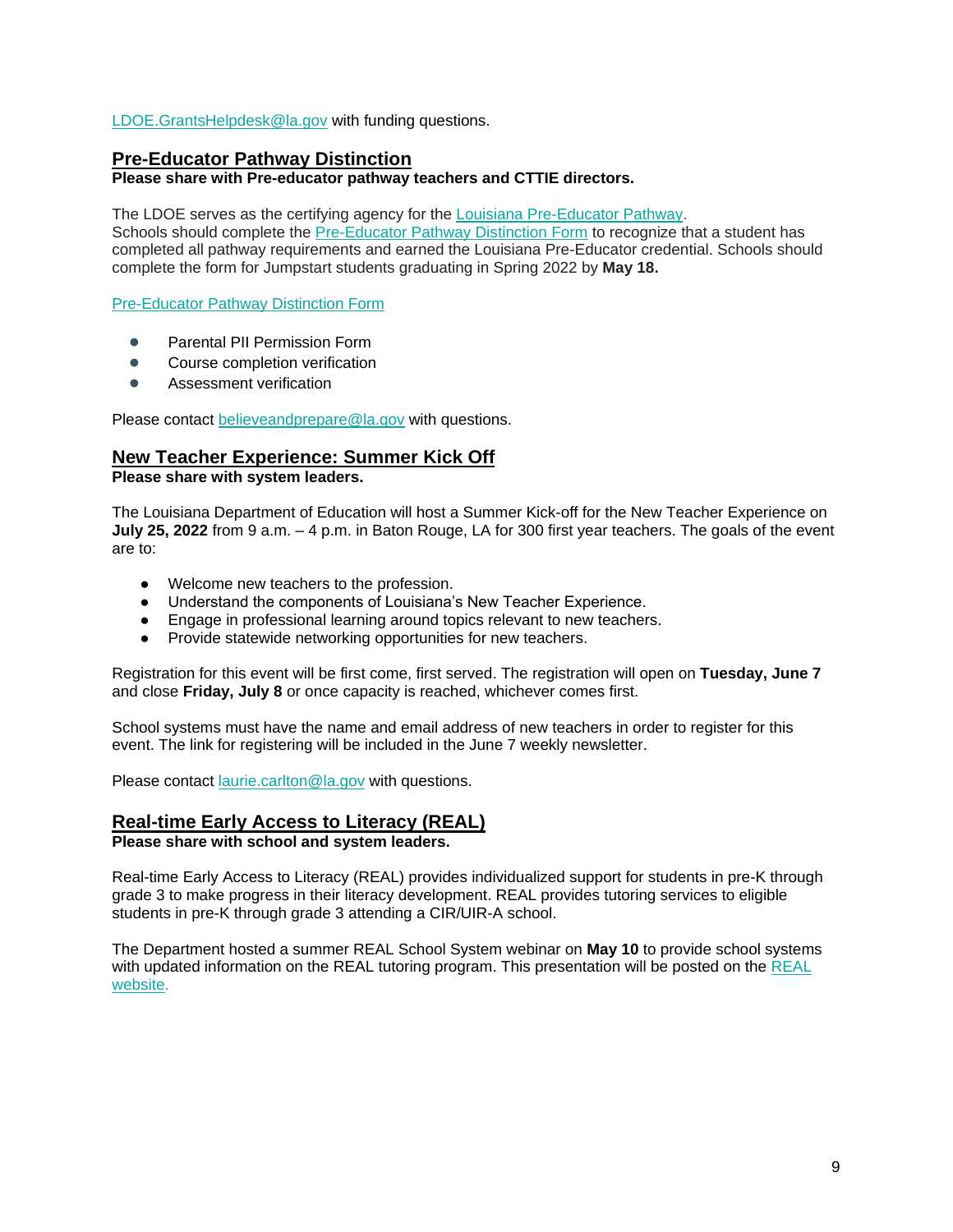Please contact holly.manson@la.gov with questions.

#### **Real-time Early Access to Literacy Tutoring Service Providers Webinar Please share with system leaders.**

The Department hosted a REAL webinar for Tutoring Service Providers on **May 12**. This webinar provided updates to Tutoring Services Providers on the processes that should be completed to close out the spring REAL tutoring cycle and to begin the summer REAL tutoring cycle.

The presentation can be found on the [REAL website.](https://www.louisianabelieves.com/academics/real-time-early-access-to-literacy)

Please contact holly.manson@la.gov with questions.

#### **Summer Learning Programs**

#### **Please share with summer learning program coordinators.**

School systems should be in the final stages of planning their summer learning programs using the planning checklist located in th[e](https://www.louisianabelieves.com/docs/default-source/academics/summer-learning-program-guidance-2021.pdf?sfvrsn=9f5a6618_2) [Summer Learning Program Guidance.](https://www.louisianabelieves.com/docs/default-source/academics/summer-learning-program-guidance-2021.pdf?sfvrsn=9f5a6618_2) Beginning this summer, all CIR/UIR-A schools are required to implement summer learning programs.

Similar to data collected from Summer 2021, systems should expect to share information about student outcomes. These indicators include:

| Category                                  | <b>Examples</b>                                                                                    |
|-------------------------------------------|----------------------------------------------------------------------------------------------------|
| Curriculum-Embedded Assessments for Math* | Number of math lessons completed<br>$\bullet$                                                      |
| Curriculum-Embedded Assessments for ELA*  | Number of ELA lessons completed<br>Unit Assessments in ELA Guidebooks<br>$\bullet$                 |
| <b>Literacy Screeners</b>                 | Screeners approved by the Department (Acadience<br>$\bullet$<br>Reading, DIBELS 8th, STEEP, STEP). |
| Early Childhood Assessments               | <b>TS Gold®</b>                                                                                    |
| Other Indicators                          | Writing samples<br>Social-Emotional Program Data                                                   |

\* Required

Please contact [keisha.thomas2@la.gov](mailto:Keisha.Thomas2@la.gov) with questions.

#### **Teacher Leader Summit**

**Please share with teachers, principals, counselors, librarians, school and system leaders.** 

In less than 20 days, Louisiana's educators will come together at Teacher Leader Summit in New Orleans. Registered attendees will have the opportunity to hear from our [keynote speakers](https://www.louisianabelieves.com/docs/default-source/2022-teacher-leader-summit/keynote-speakers---tl-summit-2022.pdf) Stephen M.R. Covey and Juliana Urtubey.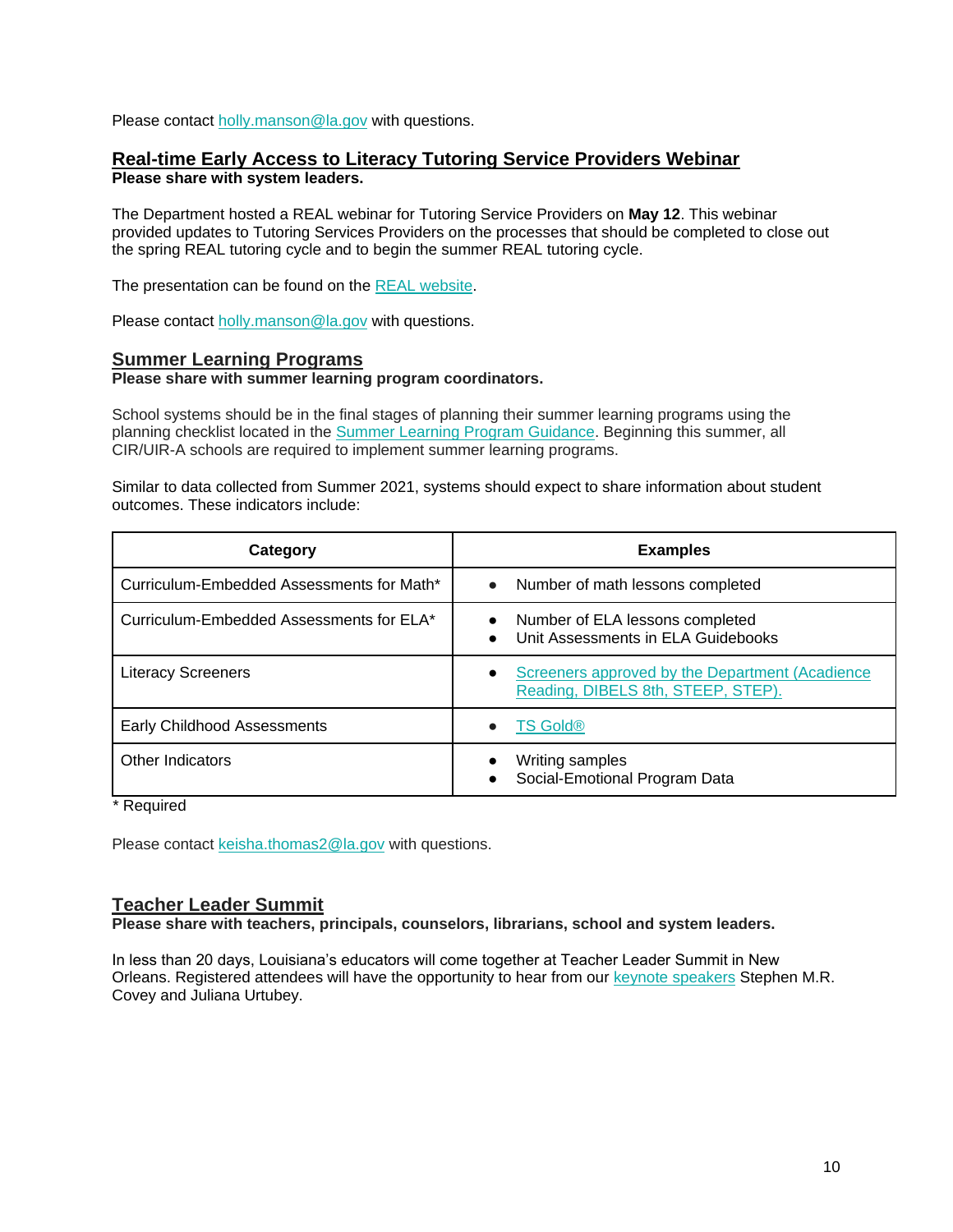All registered participants must reserve a seat to attend [sessions](https://whova.com/embedded/event/i6u0jc%2FHaQPA8X9JKRdO22%2FvxgNOBGeJNdxPWRzFISM%3D/?utc_source=ems) during Teacher Leader Summit. Session capacity is limited and available on a first come, first serve basis. For details on how to reserve a seat, as well as prepare for arrival, attendees can use [these recommendations.](https://www.louisianabelieves.com/docs/default-source/2022-teacher-leader-summit/prepare-for-arrival---tl-summit-2022.pdf)

Please contact [ldoeevents@la.gov](mailto:LDOEevents@la.gov) with questions.

### **CIS Teacher and Staff Evaluations**

#### **Please share with systems leaders, school leaders, human resource directors, and data directors.**

The teacher evaluation upload window is open. Systems are encouraged to begin finalizing teacher and staff evaluations. The Compass Information System (CIS) will shut down for the 2021-2022 school year on September 1, 2022. Following this date, no teacher evaluation data for the 2021-2022 school year will be able to be amended or added. Please prepare to complete the following no later than August 26, 2022, in [CIS:](https://leads13.doe.louisiana.gov/hcs/FrameWork.aspx)

- Enter and rate both SLTs for teachers and staff.
- Enter professional practice scores (for 2021-2022 only, if the evaluated person scored "Effective: Proficient" or "Highly Effective" (2.5 and above), enter the single score twice).
- Finalize evaluations for VAM and non-VAM teachers; final evaluation scores will recalculate after VAM is complete.

It is also encouraged to enter professional practice scores for leaders and ensure that SLTs are set.

Resources for [evaluation uploads](https://www.louisianabelieves.com/docs/default-source/teaching/compass-information-system-evaluation-upload-guide.pdf?sfvrsn=2c216718_8) are located in the [Compass Library.](https://www.louisianabelieves.com/resources/library/compass)

Please contact [compass@la.gov](mailto:compass@la.gov) with questions.

## <span id="page-11-0"></span>**School Improvement**

### **School Support Institutes 2022 - 2023**

**Please share with school and system leaders.**

The [Division of School Improvement](https://www.louisianabelieves.com/schools/school-improvement) is pleased to announce the return of School Support Institutes for 2022 - 2023. In collaboration with our vendor, TNTP, School Support Institutes have been redesigned to provide the most relevant and high-quality learning to support Louisiana schools in their improvement efforts.

All school systems may register and send leadership team members to the School Support Institutes for the 2022-2023 school year. School systems with identified CIR or UIR-A schools and those with UIN schools participating in the CLSD grant are required to participate in the School Support Institutes during the 2022-2023 school year. Registration will begin June 6th, 2022.

All current information about SSI, including the learning pathways offered and training dates, can be found in the [School Support Institutes Overview](https://www.louisianabelieves.com/docs/default-source/district-support/school-support-institutes-overview.pdf?sfvrsn=6f16991f_8) document.

Please contact [schoolimprovementdivision@la.gov](mailto:schoolimprovementdivision@la.gov) with questions.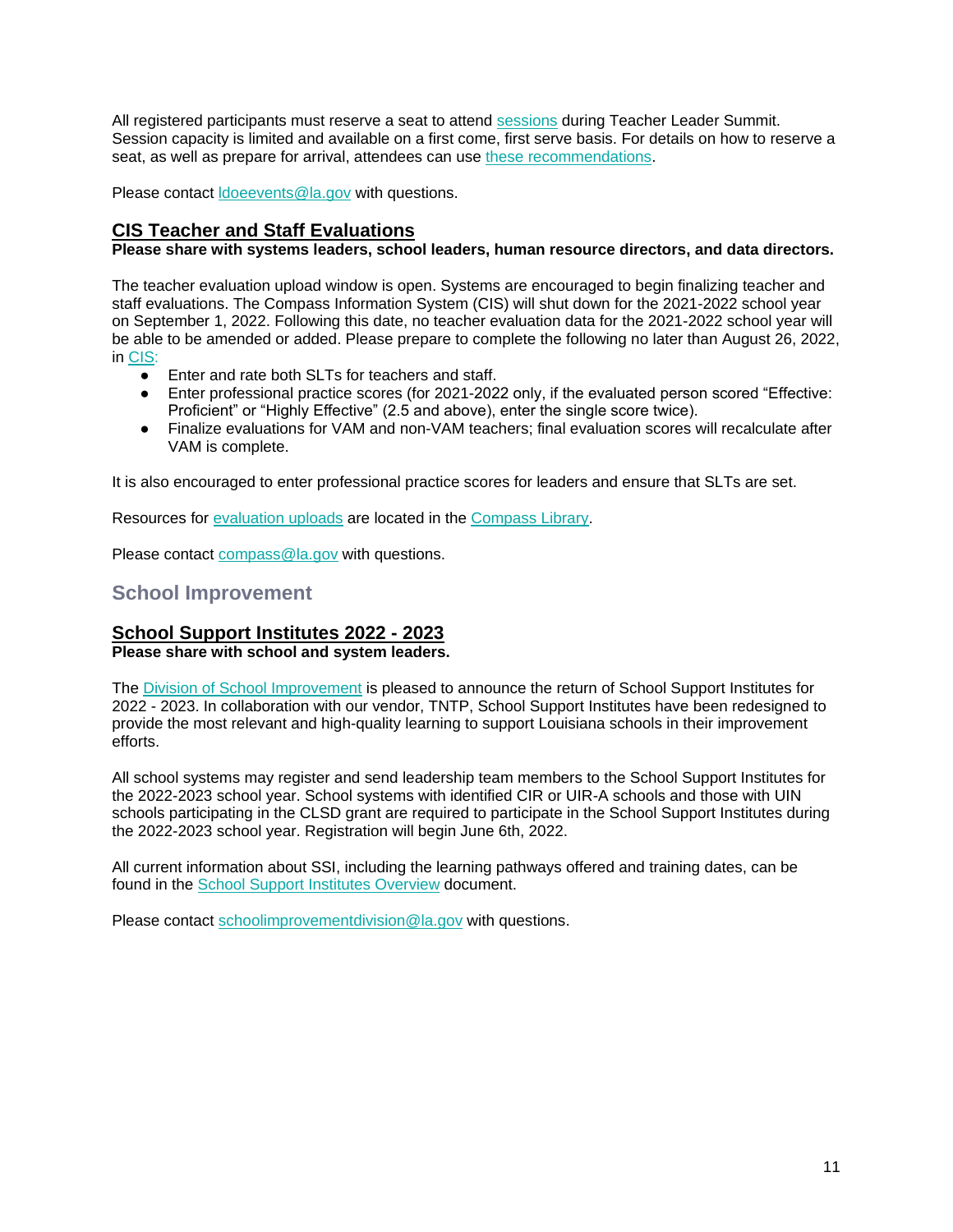## <span id="page-12-0"></span>**Reminders**

- [Assessment, Accountability and Analytics](#page-12-1)
- [School System Relations](#page-12-2)
- [Teaching and Learning](#page-13-2)
	- [Academic Content](#page-13-0)
	- [Diverse Learners](#page-13-3)
	- [Educator Development](#page-13-1)

## <span id="page-12-1"></span>*Assessment, Accountability and Analytics*

## **EdLink Accountability Dashboard Launch**

#### **Please share this information with school and system leaders.**

In an effort to provide more impactful and integrated data analytics, the Accountability Dashboard has now launched in EdLink 360. This Accountability Dashboard replaces the Principal & Superintendent Secure Portal, which is no longer available. The Accountability Dashboard provides secure accountability data and insights for school and system leaders. In addition, the Accountability Dashboard houses a number of professional development videos focused on how school and district leaders can interpret and utilize their accountability-related data.

District security coordinators can assist users in setting up accounts within EdLink. School system and district users should request access through [EdLink Security.](https://leads13.doe.louisiana.gov/lug/Security-EdLink/EdLinkSecurity.htm) Superintendents and district-level administrators should request the District Administrator role, and Principals should request the Principal role.

For EdLink system access issues, contact your local security coordinator. For questions and troubleshooting issues related to EdLink, contact [edlink360@la.gov.](mailto:edlink360@la.gov) For general questions about the data in the Accountability Dashboard, please contact [analytics@la.gov.](mailto:analytics@la.gov)

## <span id="page-12-2"></span>*School System Relations*

### **2022 Louisiana Exemplary Educators**

**Please share this information with teachers, school and school system leaders.**

The Louisiana Department of Education recognizes that great teachers and school leaders are critical to student success. Therefore, the [Louisiana Exemplary Educator Recognition Program](https://www.louisianabelieves.com/docs/default-source/key-initiatives/louisiana) serves to acknowledge, honor, and spotlight exceptional teachers, teacher specialists, and school leaders who exemplify Louisiana's education profession.

This year, school systems from all across the state submitted recommendations for the 2022 Louisiana Exemplary Educator Recognition Program through a confidential process where the candidates were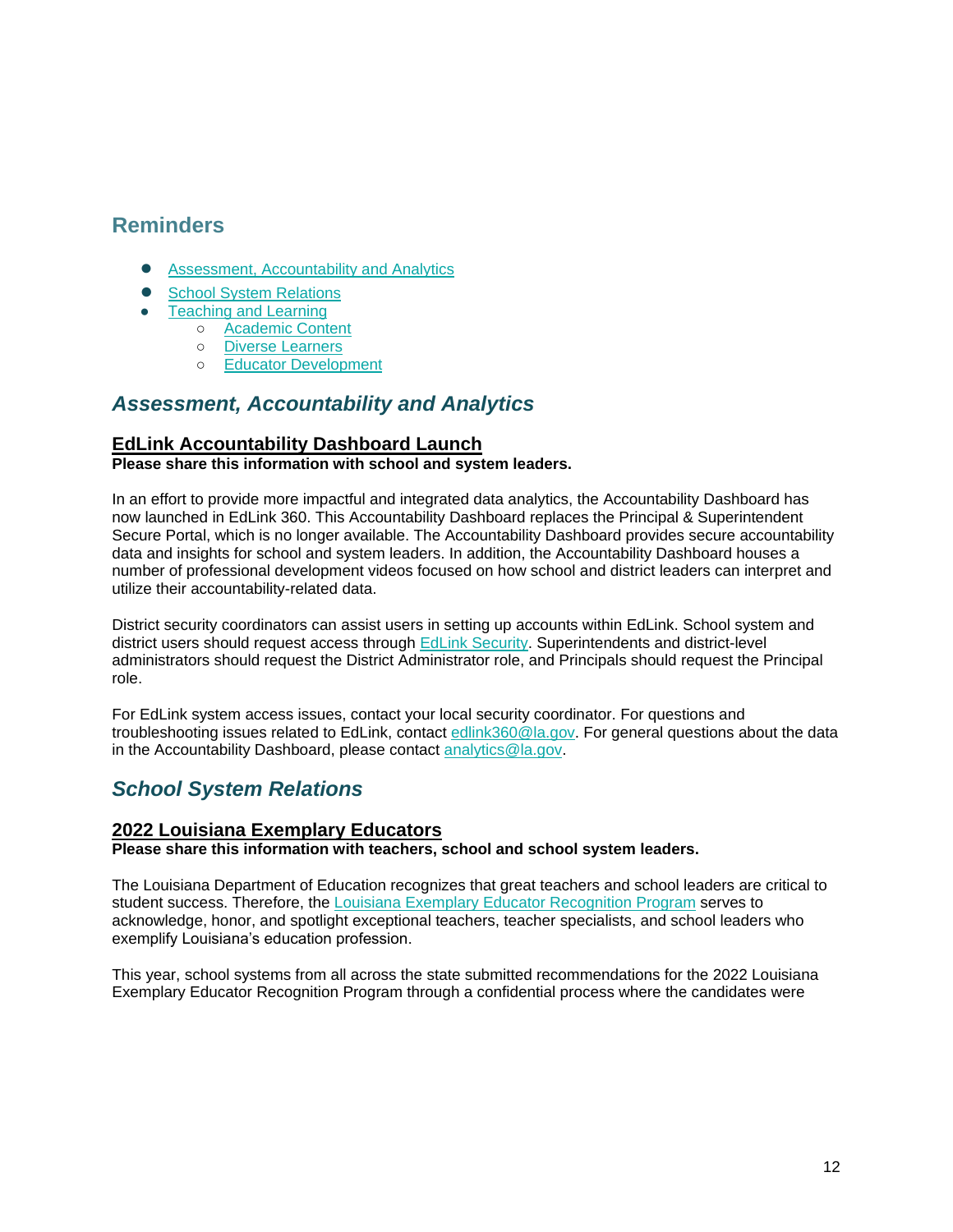unaware of their recommendation. From this impressive group, the Department is proud to announce the [2022 Louisiana Exemplary Educators.](https://www.louisianabelieves.com/docs/default-source/awards/2022-louisiana-exemplary-educators-announcement.pdf)

In acknowledgement of being named an Exemplary Educator, these individuals will receive a certificate of recognition and may be invited to participate on Louisiana Department of Education advisory boards and task forces, as well as be considered for other recognition programs.

To learn more about the [Louisiana Exemplary Educator Recognition Program,](https://www.louisianabelieves.com/docs/default-source/key-initiatives/louisiana) visit the [Award Programs](https://www.louisianabelieves.com/academics/award-programs) page.

## <span id="page-13-2"></span>*Teaching and Learning*

## <span id="page-13-0"></span>**Academic Content**

#### **Now Accepting 2022-2023 Teacher Leader Advisor Applications Please share with teachers, system leaders, and site leaders.**

The Department is seeking exceptional educators from across Louisiana to play an influential role in raising expectations for students and supporting the success of teachers. The 2022–2023 Teacher Leader Advisors (TLAs) will use their robust knowledge of teaching and learning to review and create the next wave of high-quality instructional materials and training tools that will be used by thousands of teachers across the state. Interested teachers from all content areas and grade bands should review [this](https://www.louisianabelieves.com/docs/default-source/louisiana-teacher-leaders/teacher-leader-advisor-flyer.pdf)  [informational flier](https://www.louisianabelieves.com/docs/default-source/louisiana-teacher-leaders/teacher-leader-advisor-flyer.pdf) for more information and the application link.

Please contact [classroomsupporttoolbox@la.gov](mailto:ClassroomSupportToolbox@la.gov) with questions.

## <span id="page-13-3"></span>**Diverse Learners**

### **Special Education Advisory Panel Application Open**

**Please share with special education leaders, educators, parents and community stakeholders.**

The [Special Education Advisory Panel](https://www.louisianabelieves.com/docs/default-source/academics/special-education-advisory-panel-(seap)-overview.pdf?sfvrsn=8bfd891f_42) (SEAP) [application](https://www.louisianabelieves.com/docs/default-source/students-with-disabilities/seap-member-vacancy-announcement-and-application.pdf?sfvrsn=4ea76618_12) is now open. SEAP advises and assists the Louisiana Department of Education with the provision of free and appropriate public education for individuals with disabilities. It exists by authority of the Individuals with Disabilities Education Act (IDEA) to provide guidance on special education programs and services. Interested applicants can find the vacant roles and more information in the [vacancy announcement and application,](https://www.louisianabelieves.com/docs/default-source/students-with-disabilities/seap-member-vacancy-announcement-and-application.pdf?sfvrsn=4ea76618_12) and interested applicants should apply during the month of May 2022.

Please contact [specialeducation@la.gov](mailto:specialeducation@la.gov) with questions.

## <span id="page-13-1"></span>**Educator Development**

### **K-2 Learning Year: Phase I Office Hours**

**Please share with systems leaders and school leaders.**

K-2 Learning Year: Phase I Office Hours provide additional support for systems implementing CLASS® or (TAP/Best Practices) observation rubrics. Meetings are bi-monthly at noon. Upcoming topics include:

NIET overview of NIET (TAP/Best Practices) observation rubric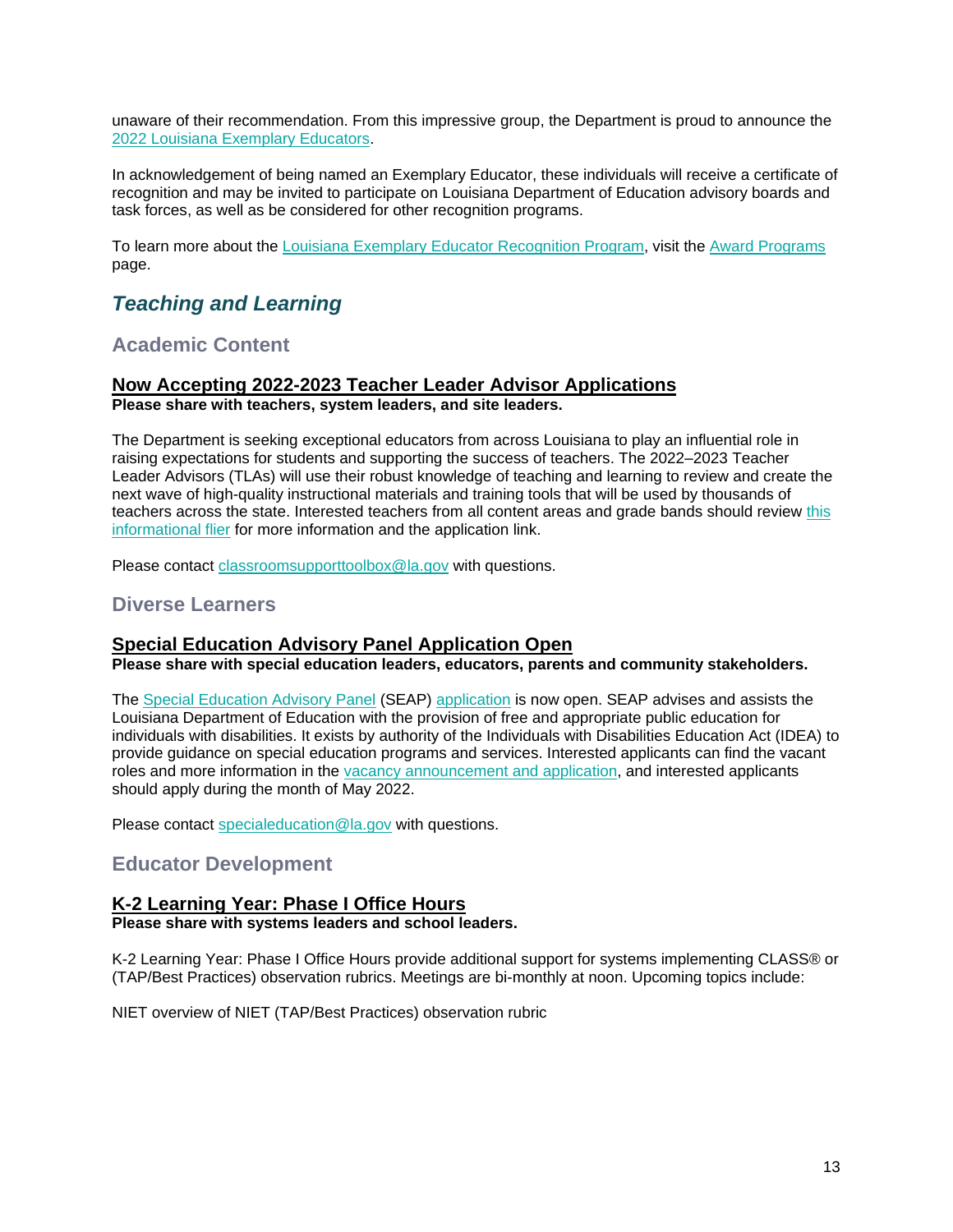- **Meeting Date and Time:** May 18 at 12 p.m.
- **Meeting Link:**  <https://ldoe.zoom.us/j/98569851139?pwd=b0VGdTIvcThYWElZT3VnWWQzYU1kZz09>
- **Meeting ID#:** 985 6985 1139
- **Meeting Passcode:** 578203

**Teachstone overview of myTeachstone data and reporting platform** 

- **Meeting Date and Time:** June 15 at 12 p.m.
- **Meeting Link:**  <https://ldoe.zoom.us/j/98569851139?pwd=b0VGdTIvcThYWElZT3VnWWQzYU1kZz09>
- **Meeting ID#:** 985 6985 1139
- **Meeting Passcode:** 578203

#### **NIET overview of EE PASS data and reporting platform**

- **Meeting Date and Time:** June 29 at 12 p.m.
- **Meeting Link:**  <https://ldoe.zoom.us/j/98569851139?pwd=b0VGdTIvcThYWElZT3VnWWQzYU1kZz09> ● **Meeting ID#:** 985 6985 1139
- **Meeting Passcode:** 578203

Please contact [lori.pennison@la.gov](mailto:lori.pennison@la.gov) with questions.

## **Continuous Learning**

#### **Please share with system leaders.**

The Department will provide school systems with guidance on how to develop a continuous learning plan for modified operations. The guidance will include a framework for systems that includes what triggers (e.g., percent of students impacted, impact on operations or facilities) a system to initiate a continuous learning plan and the scale of activating continuous learning.

The Department will host two webinars this summer on Continuous Learning Planning. The first one will be held on June 15 at 2:30 p.m. and the second one will be held on July 14 at 9 a.m. System leaders should plan to attend one of the webinars.

- **Webinar Date and Time:** June 15 at 2:30 p.m.
- **Webinar Link[:](https://ldoe.zoom.us/j/98516651581?pwd=RGRGTHZHQ1YwSnBKT0RRU2toSFRsdz09)** <https://ldoe.zoom.us/j/98516651581?pwd=RGRGTHZHQ1YwSnBKT0RRU2toSFRsdz09>
- **Meeting ID:** 985 1665 1581
- **Passcode:** 565717
- **Phone:** 1-346-248-7799
- **Webinar Date and Time:** July 14 at 9 a.m.
- **Webinar Link:** <https://ldoe.zoom.us/j/99824313990?pwd=eXFsOXMxb0svWmhscWcwNFJBOWtiUT09> ● **Meeting ID:** 998 2431 3990
- **Passcode:** 901854
- **Phone:** 1-346-248-7799